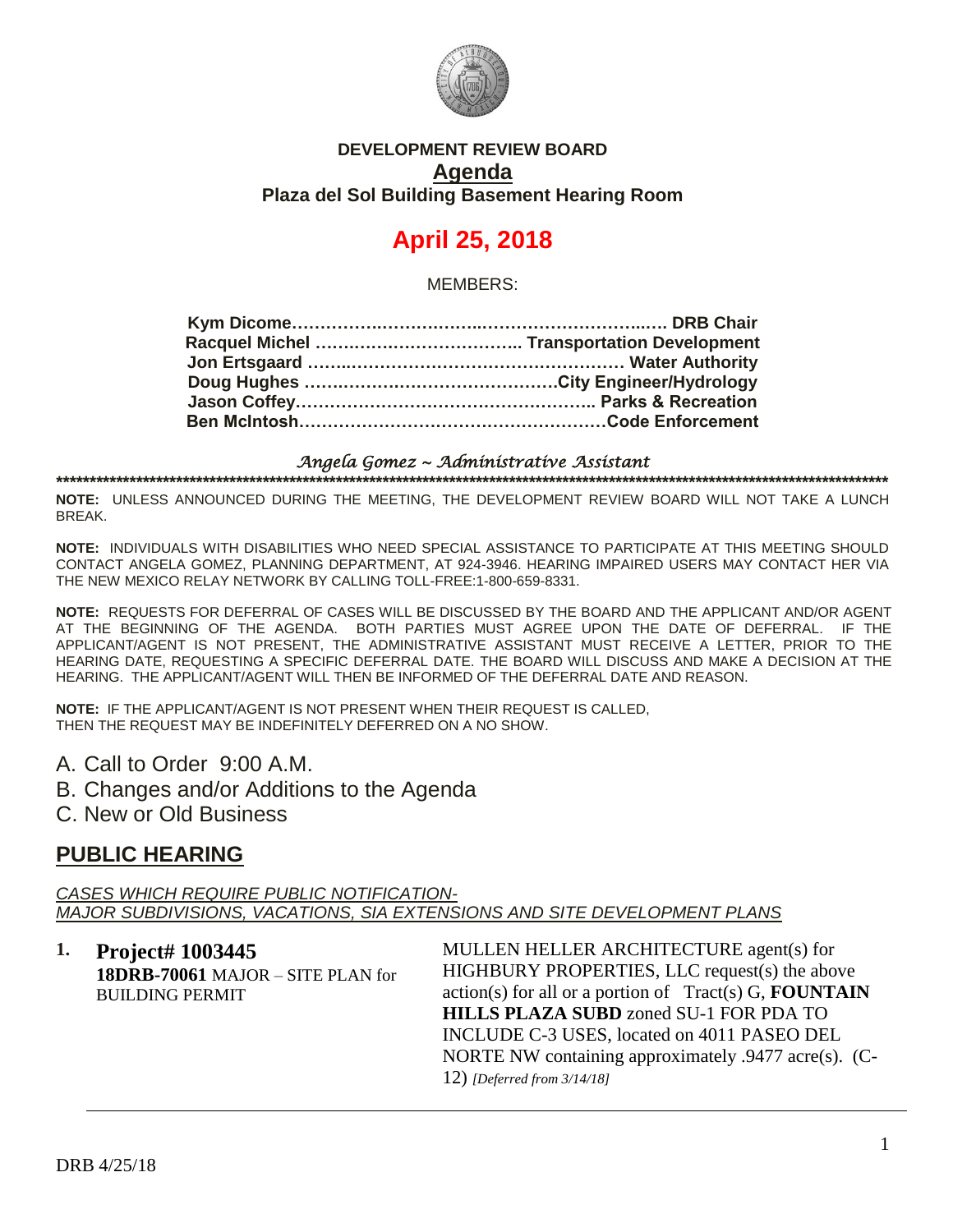# **MINOR CASES**

#### *SITE DEVELOPMENT PLANS (EPC FINAL SIGN-OFF) AMENDED PLANS AND MASTER DEVELOPMENT PLANS (CITY COUNCIL FINAL SIGN-OFF)*

#### **2. Project# 1011435 18DRB-70024** EPC APPROVED SITE DEVELOPMENT PLAN FOR BUILDING PERMIT **(17EPC-40059)**

SCOTT ANDERSON agent(s) for KEITH GRIEGO request(s) the above action(s) for all or a portion of  $Lot(s)$ A-1-A, **FINELAND DEVELOPMENT,** zoned SU-1 for C-1 Uses, located on CROWN RD NW and FINELAND DR NW containing approximately 1.2 acre(s).  $(A-11)$ *[deferred from 4/11/18, 4/18/18]*

#### **3. Project# 1008585 18DRB-70113** EPC APPROVED SDP FOR BUILD PERMIT **(18EPC-40004)**

TIERRA WEST LLC agent(s) for UTILITY TRAILER SALES, INC request(s) the above action(s) for all or a portion of Tract(s) 3, **AVALON SUBDIVISION,** zoned SU-1for IP Uses & C-2 Permissive Uses with Exceptions, located on the NE corner of DAYTONA RD NW and  $90^{th}$ ST NW, south of I-40, containing approximately 5.6 acre(s). (J-9) *[deferred from 4/11/18]*

#### *MINOR PLATS, FINAL (MAJOR) PLATS, AMENDED PLATS AND PLANS*

| 4. | Project# 1004919<br>18DRB-70128 MINOR - PRELIMINARY/<br>FINAL PLAT APPROVAL                                                              | ARCH AND PLAN LAND USE CONSULTANTS agent(s)<br>for MURPHY PROPERTIES request(s) the above action(s)<br>for all or a portion of Lot(s) $1-3$ , <b>NORTH SECOND</b><br><b>STREET BUSINESS CENTER, zoned M-1, located on</b><br>2ND ST NW between HILTON AV NW and PLEASANT<br>AVE NW containing approximately 2.96 acre(s). $(F-15)$ |
|----|------------------------------------------------------------------------------------------------------------------------------------------|------------------------------------------------------------------------------------------------------------------------------------------------------------------------------------------------------------------------------------------------------------------------------------------------------------------------------------|
| 5. | <b>Project# 1007489</b><br>18DRB-70125 VACATION OF PRIVATE<br><b>EASEMENT</b><br>18DRB-70126 MINOR - PRELIMINARY/<br>FINAL PLAT APPROVAL | ISAACSON AND ARFMAN PA agent(s) for YES<br>HOUSING, INC request(s) the above action(s) for all or a<br>portion of Tract(s) B1, WEST ROUTE 66 ADDITION II,<br>zoned C-2, located on CENTRAL AVE NW and UNSER<br>BLVD NW containing approximately 6.2218 acre(s). (K-<br>10)                                                         |
| 6. | Project# 1011471<br>18DRB-70127 MINOR - PRELIMINARY/<br>FINAL PLAT APPROVAL                                                              | CARTESIAN SURVEYS INC agent(s) for SAMIR PATEL<br>request(s) the above action(s) for all or a portion of $Tract(s)$<br>2-A-3-C & 2-A-3-D, MCLEOD BLUSINESS PARK,<br>zoned C-3, located on JEFFERSON ST NE between<br>MCLEOD RD NE and I-25 containing approximately<br>4.9556 $\text{acre}(s)$ . (F-17)                            |